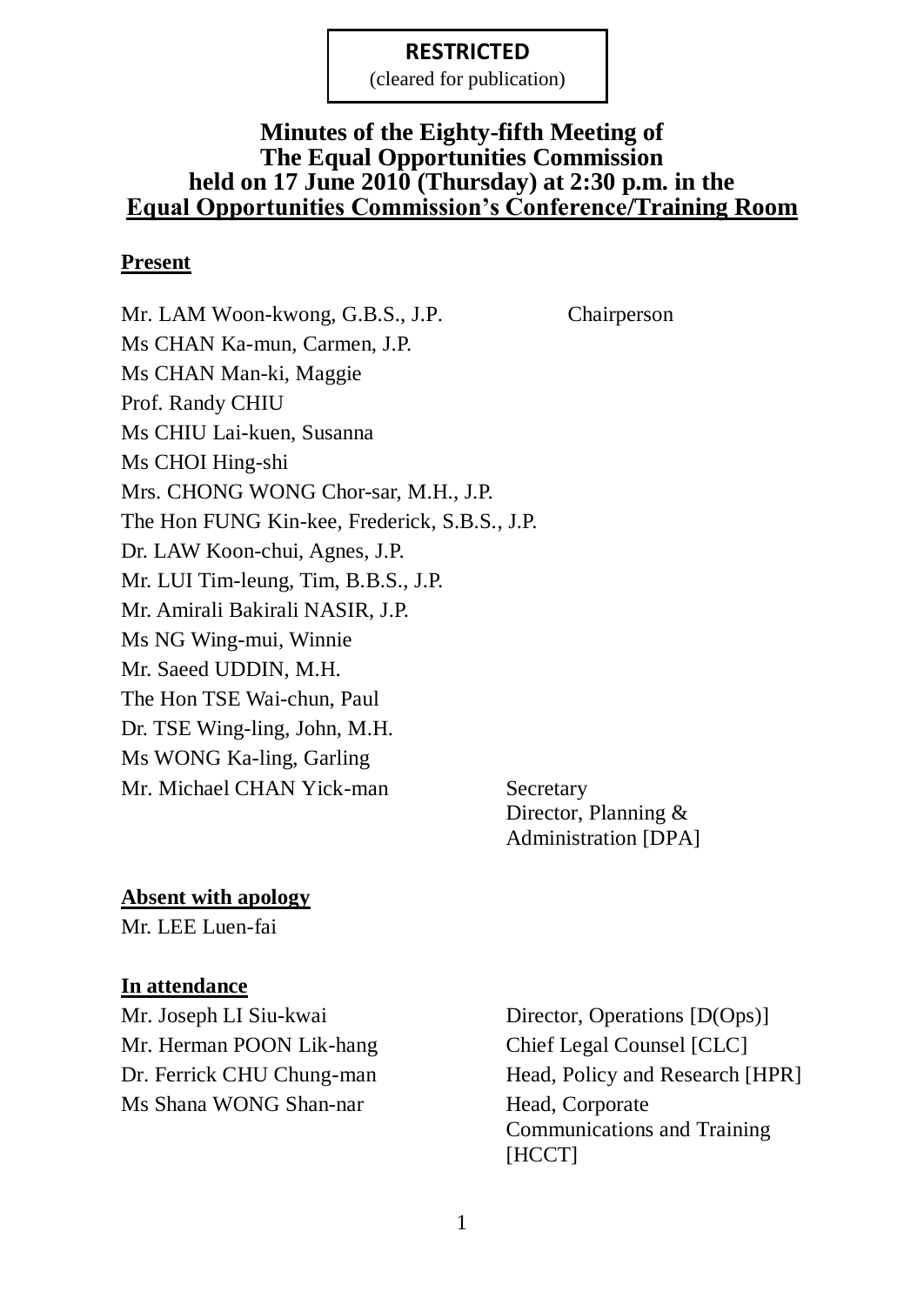(cleared for publication)

Miss Kerrie TENG Yee-san Accountant [ACCT] Miss Gloria YU Wai-ling Senior Equal Opportunities

Officer, Administration & Personnel [SAP]

## **I. Introduction**

1. The Chairperson (C/EOC) welcomed all Commission Members (Members) to the  $85<sup>th</sup>$  Meeting. An apology for absence had been received from Mr. LEE Luen-fai due to clash of meetings.

2. As agreed at the last meeting, C/EOC said that a press briefing would be held after the meeting on major items discussed at this meeting.

## **II. Confirmation of Minutes**

(Agenda Item No. 1)

3. The Minutes of the  $84<sup>th</sup>$  Meeting held on 18 March 2010 issued to Members on 15 April 2010 were confirmed without amendments.

## **III. Matters Arising**

(Agenda Item No. 2)

## **Public Access to EOC Meetings**

4. At the last EOC Meeting, Members decided that due to space constraint and resource implications and that there were already different channels to publicize EOC's work, opening up meetings would not be considered at present. Nonetheless, to further enhance EOC's transparency, Members agreed that press briefings could be held after EOC Board Meetings and committees meetings. The Policy & Research Committee (PARC) had since conducted a press briefing after its  $1<sup>st</sup>$  meeting held on 29 April 2010, and a press briefing would be convened after today's EOC meeting.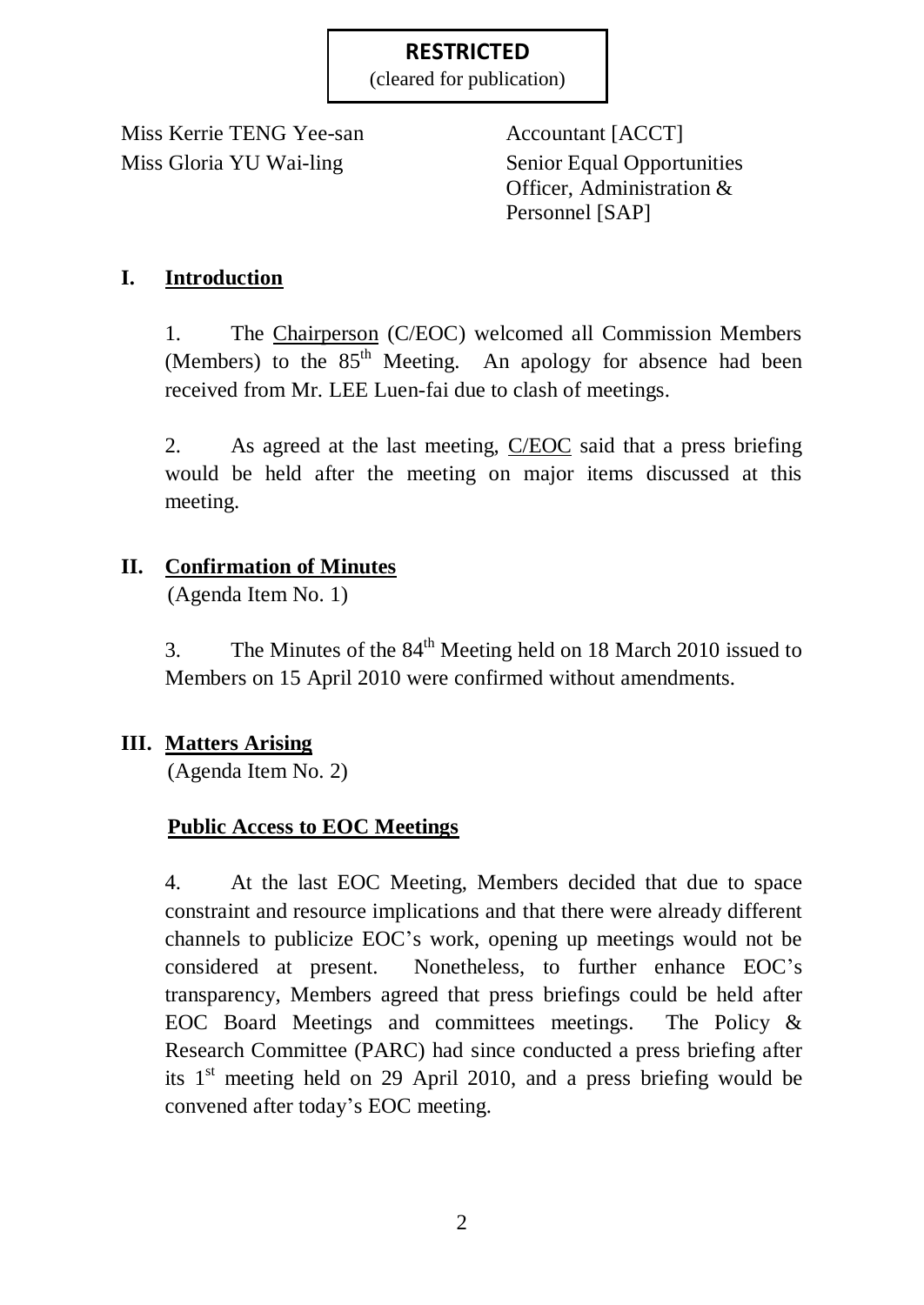(cleared for publication)

5. Regarding Members' views at the last meeting to hold an annual public forum in July, the EOC office had prepared a proposal on the annual forum vide EOC Paper No. 20/2010 under Agenda Item 6.

# **Formal Investigation on Accessibility in Publicly Accessible Premises**

6. C/EOC reported that the Formal Investigation on Accessibility in Publicly Accessible Premises (FI) Report had been released on  $7<sup>th</sup>$  June 2010. Findings were widely reported in the media and comments were positive. The report had generated discussions in the community for greater improvements on accessibility in the premises concerned. The next step forward would be to closely monitor improvement measures to be undertaken, which included urging the Government for a high level leadership in coordinating the improvements required and promoting barrier-free access. Considerations would also be given to conducting similar investigations in selective areas/districts of privately owned buildings with high public usage in future.

7. D(Ops) added that after the release of the FI Report, the LINK and the Commissioner for Rehabilitation had been contacted. It was noted that the Commissioner for Rehabilitation was coordinating a meeting within the Government for following up the deficiencies identified. Furthermore, the EOC office had received several complaints relating to both Government and private buildings on access problems identified in the Report. The Operations Division would follow up with the subject through various means and channels.

8. Ms Maggie CHAN suggested the EOC office to provide Members with regular updates on the progress of the improvements made to the premises concerned and other follow-ups. Mr. Tim LUI noted the positive responses from the public on EOC's work in this regard and recommended the EOC to closely liaise with parties concerned to ensure improvements were done as soon as possible to enhance EOC's credibility and image. Members' suggestions were noted.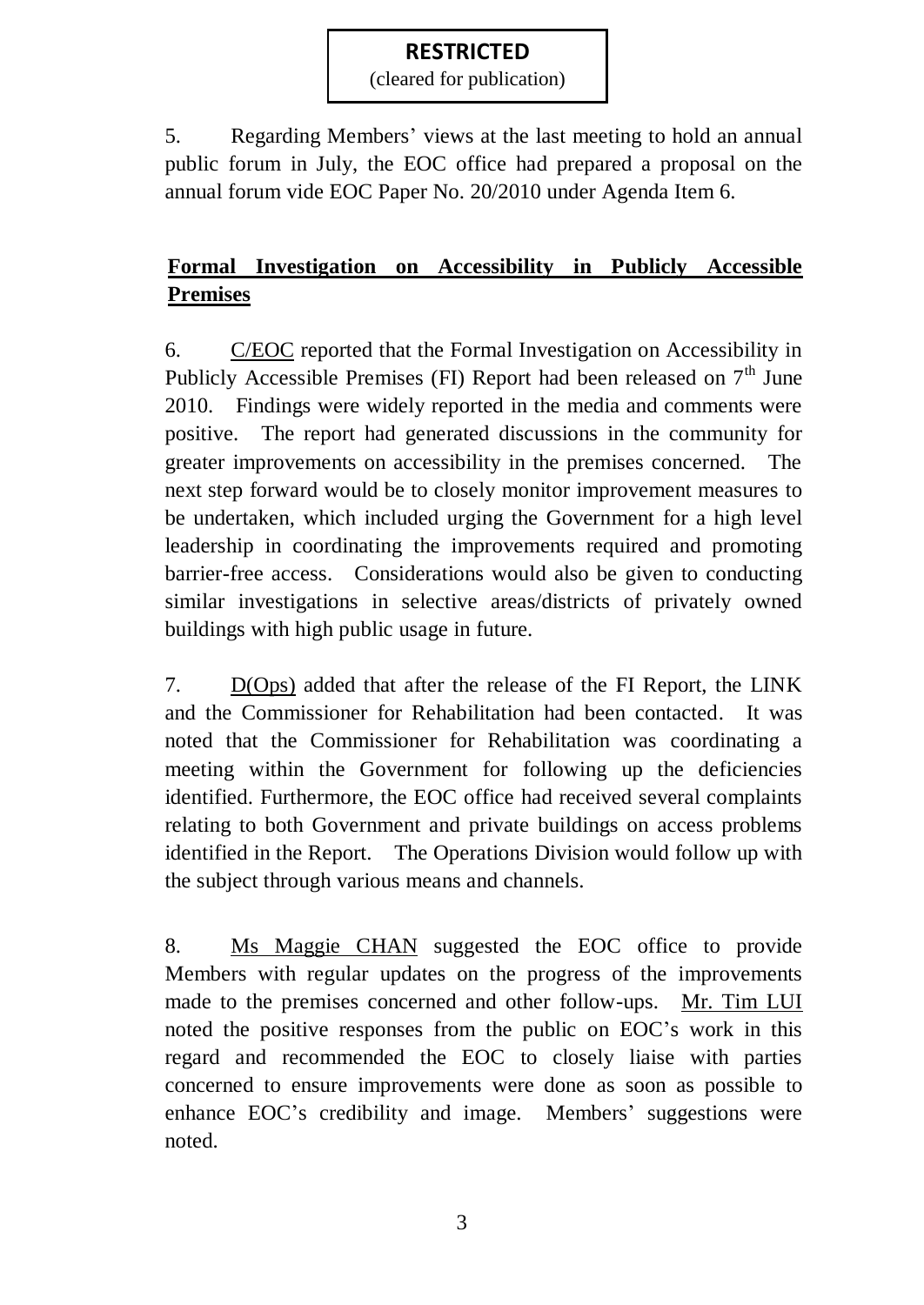(cleared for publication)

*(Dr. John TSE joined the meeting at this juncture.)*

## **IV. New Agenda Items**

## **Proposal to set up an Equal Opportunities Tribunal**

(EOC Paper No. 14/2010; Agenda Item No. 3)

9. C/EOC remarked that EOC Paper No. 14/2010 revisited EOC's earlier recommendations to the government to establish an Equal Opportunities Tribunal (EOT) aiming to provide a user-friendly, informal, flexible and efficient adjudication system, and without the need to engage professional legal representative or if legal representation was required, the cost would be reduced. The recommendations envisaged active case management by the tribunal itself to facilitate the parties to define the issues and to give guidance on preparation of trial. As yet, no action has been taken by the government on the recommendations.

10. CLC briefed Members on the background and development of the EOT recommendations, particularly on the issues affecting the way forward.

## *(The Hon Frederick FUNG joined the meeting at this juncture.)*

11. After deliberations, Members were in general supportive of the proposal of establishing an EOT. However, some viewed that the wider community might not have a full grasp of the essential characteristics of an EOT and that some of the details in the recommendations might need further deliberations. The Meeting agreed that more thoughts should be given to this subject before strategically mapping out the way forward. Discussions with stakeholders concerned with a view to enhance understanding and garner support from the wider community on the proposed EOT should be initiated. This would add weigh when the EOC further liaised with the Government to take forward the recommendations.

12. Ms Maggie CHAN suggested to circulate all relevant background papers on this subject to Members again to facilitate their consideration.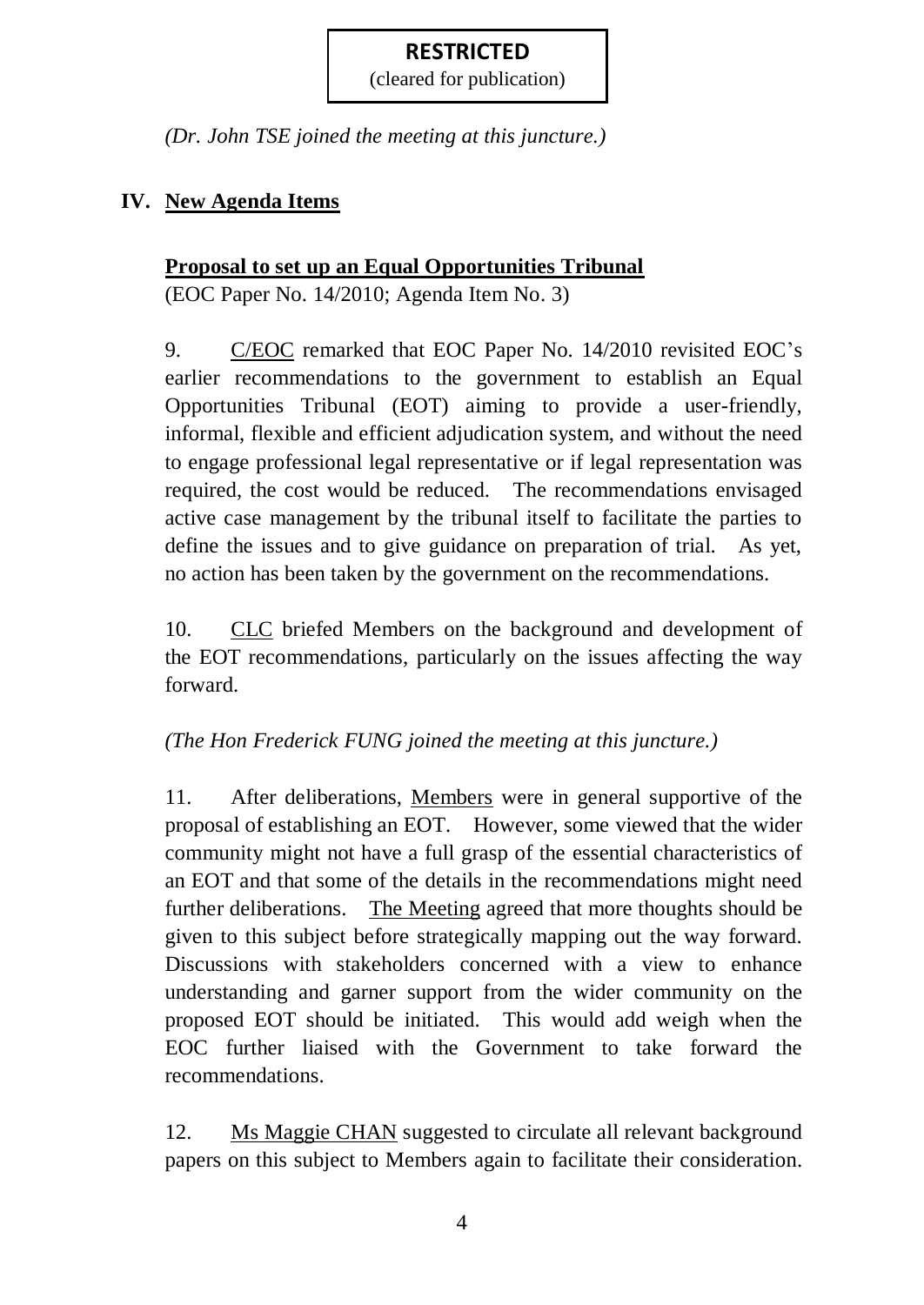(cleared for publication)

Ms Garling WONG suggested the EOC office to conduct research and provide relevant data relating to the establishment and usage of similar equal opportunities adjudication mechanism overseas for Members' reference. Pending progress on the creation of an EOT, Mr. AB NASIR and the Hon Paul TSE suggested exploring the feasibility of other interim alternatives serving similar aim as the proposed EOT, such as creation of a specialized EO lawyers system providing legal services at a reduced fee, pro-bono paralegal support and establishing a specialized panel of judges.

## **Proposal for Law Amendment**

(EOC Paper No. 15/2010; Agenda Item No. 4)

13. CLC briefed Members on the 12 items of proposed amendments as per Annex to EOC Paper No. 15/2010.

14. Members noted that most of the proposed amendments (Items 2 to 10 of the Annex) were submitted to the Government in 1999. The Government had no objection in principle to these proposals and had in fact included them in a draft bill in 2003, though it was not further pursued. Except for Item 2 on Sexual Harassment, these proposals were mainly technical in nature and did not involve significant changes. For the rest of the proposed items, Item 11 on damages in respect of indirect discrimination was a new proposal whereas Items 1 and 12 respectively on declaratory and injunctive relief and definition of direct disability discrimination taken out by the EOC were among the proposals submitted in 1999, but the Government had reservation at the time on Item 12 and had further deliberations with EOC on Item 1 where an agreed approach had yet to be decided.

15. Ms Maggie CHAN and the Hon Frederick FUNG suggested to follow up with those proposals that had a more pressing need and those where the Government had no objection in principle first. The Hon Paul TSE echoed his agreement other than proposed Item 1, which was related to giving EOC the power to initiate proceedings to apply for declaratory and injunctive relief. He considered that the proposal might give EOC too wide a power and also did not conform to the existing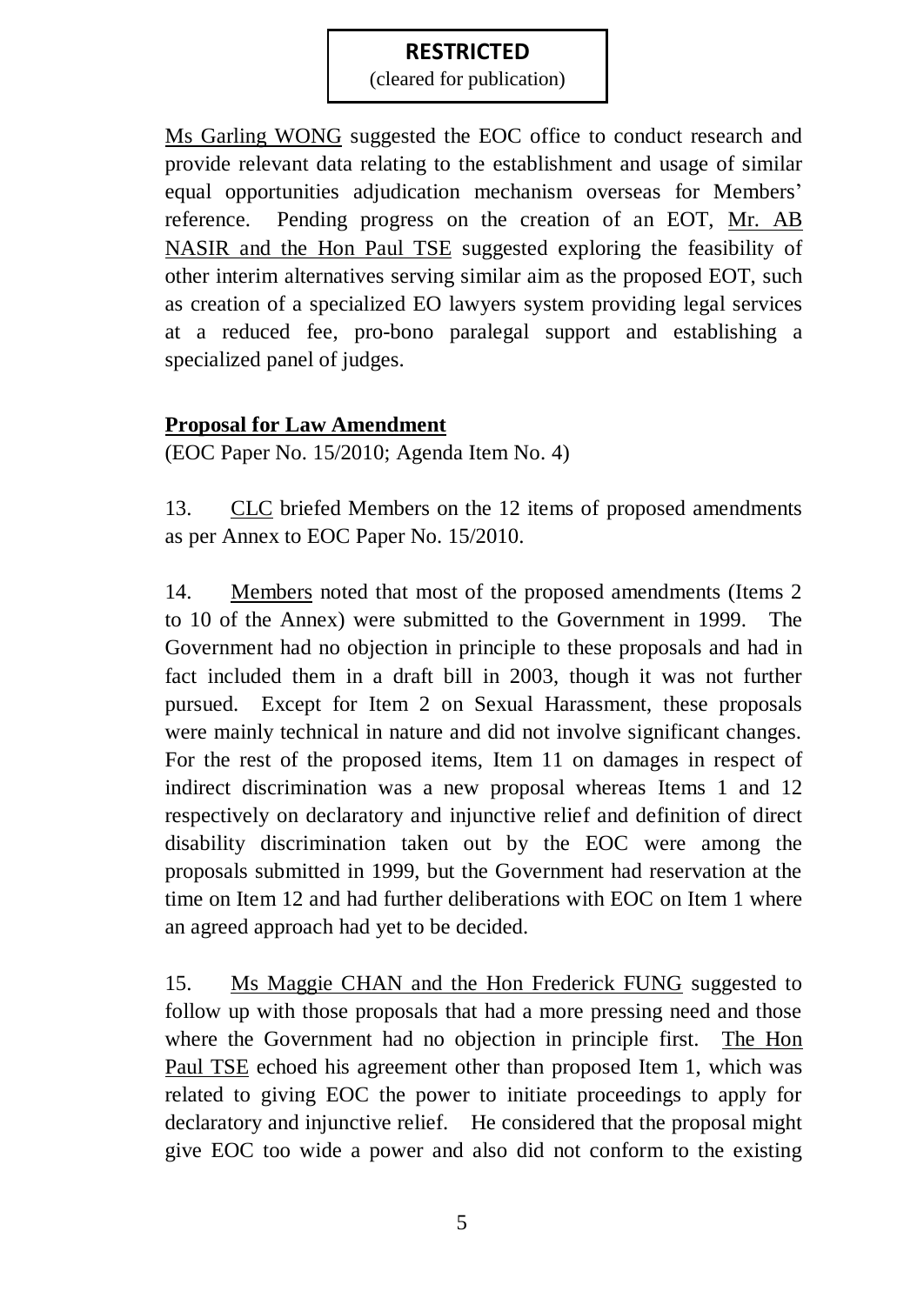(cleared for publication)

adversarial litigation system. CLC responded that EOC's power would only be used under prescribed conditions.

16. In response to a question posed by the Hon Frederick FUNG, DPA said that the EOC office had followed up the subject from time to time at the six-monthly review meeting and through written correspondence with EOC's housekeeping bureau. However it was understood that due to the tight schedule of the LegCo, there was as yet no timetable for the legislative amendments concerned. He added that there was one proposed amendment on SDO and DDO submitted by the EOC earlier, which the Government had taken forward and passed by the LegCo as a consequential amendment when the Race Discrimination Ordinance was enacted. Mrs. CHONG and Ms Maggie CHAN appreciated EOC staff's hard work, including those seen in the recently released Formal Investigation report. They both considered regular follow up on the proposals put forward to the Government and report to the EOC Board important for monitoring purposes.

17. C/EOC agreed that the EOC office should first follow up with the Government on those proposals listed in the Annex where the Government had already agreed to in principle. For other items such as Item 1, more deliberations would be required and they would be considered separately by either the Policy and Research Committee (PARC) or the Legal and Complaints Committee (LCC) as appropriate. Progress on the proposals would be reported to the EOC Board regularly in the future.

## **Change of Terms of Reference of the Policy and Research Committee (PARC)**

(EOC Paper No. 16/2010; Agenda Item No. 5)

18. EOC Paper No. 16/2010 was to seek Members' advice on (a) the proposed increase in the frequency of meeting of the PARC from 3 months to 2 months, and (b) whether the Chairperson should become a member of the Administration and Finance Committee (A&FC), the PARC and the Community Participation and Publicity Committee (CPPC) as opposed to currently being in attendance. C/EOC invited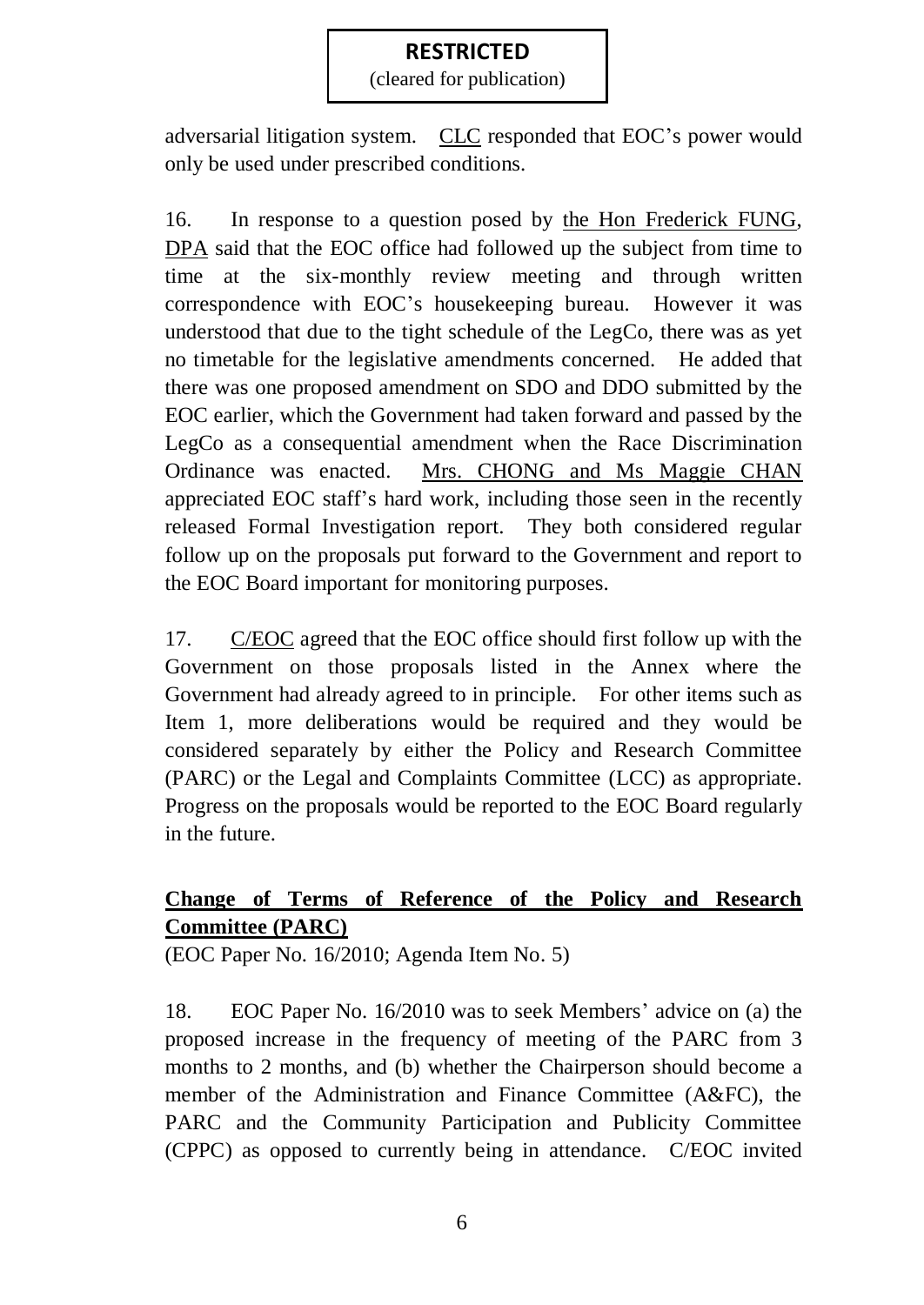(cleared for publication)

Members' view on the above and said he had no strong view on (b).

19. Members had no objection to the proposed change in (a) but had extensive discussions on (b) from the perspectives of effective communication, good corporate governance, line of authority and accountability of the Chairperson and the public' perception on his power in the EOC.

*(The Hon Paul TSE and Mr. AB NASIR participated in the discussions and left the meeting respectively after expressing their views.)*

20. As Members had no objection to the proposed change to the frequency of meeting of PARC, it was endorsed by the Meeting.

21. Some Members viewed that the Chairperson should be a full Member of all the committees no different from other Members of the EOC Board, and the Chairperson was already now the Convenor and Member of the LCC. Separately, there might be a need to review if the Chairperson should automatically be the Convenor of the LCC as was the case at present. A number of other Members expressed concern as the Chairperson was also a full time head of the EOC office with executive power like a Chief Executive Officer and becoming a full Member with voting rights might be perceived as having excessive power in the EOC. There were already considerable discussions in the past on separating the post of the Chairperson and the Chief Executive Officer to ensure proper check and balance.

22. C/EOC said that as a matter of principle, it was good for the EOC, in terms of governance, to separate the roles of the Chairperson and the Chief Operating Officer. For the time being, for the Chairperson to be seen as more accountable for EOC's matters, he suggested the Chairperson to become an ex-officio member of the 3 committees with voting rights but the Chairperson would only exercise his voting right when invited by the respective Convenor to do so in normal circumstances. On whether the Chairperson should be the Convenor of LCC, more thoughts would be given and Members' advice would be sought in due course. Members posed no objection to C/EOC's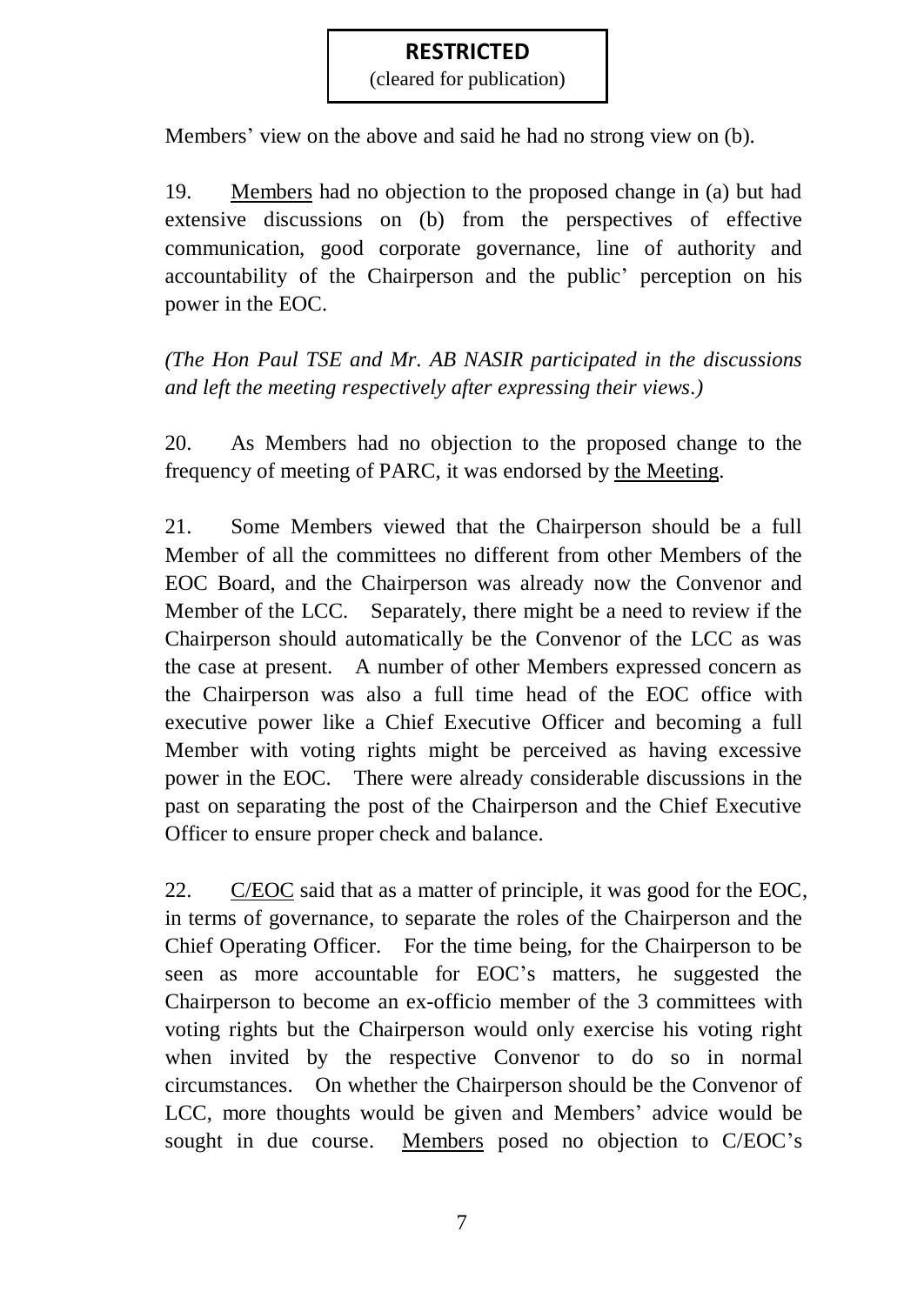(cleared for publication)

suggestion. The matter was decided.

## **July Annual EOC Forum**

(EOC Paper No. 20/2010; Agenda Item No. 6)

23. Members had diverse views on this subject. Ms Susanna CHIU expressed that the annual forum as discussed in the last meeting should be similar to an Annual General Meeting (AGM) of a public company where the EOC was to present to the public information on its past performance and future work priorities. The Hon Frederick FUNG said that he expected the annual forum to be in the form of a special EOC Meeting where the public could attend as observers. Dr John TSE opined that the event should be in the form of a discussion forum, preferably with small group discussions facilitating exchange of views between the EOC and the public on matters advocated by the EOC. Mr. Tim LUI expressed that the forum would not be very useful if it were to release information that would shortly be publicized in EOC's Annual Report. He also said that the name of the event, the topics to be included and the location for holding the event should be well thought out to avoid any undesirable effect. Hence, it would be too early to hold the event in July. Dr. Agnes LAW said that itemized breakdown of costs for organizing the event should be provided in due course.

## *(Ms Carmen CHAN and Ms Susanna CHIU left the meeting at this juncture.)*

24. C/EOC said that the original proposal as discussed in the last meeting was similar to that of an AGM; however, as Members expressed different views on the format as well as the content of the proposed event, there was a need to give more consideration to the subject. As such, the original plan for holding the event in July would be deferred for the time being. The Meeting agreed that a Task Group comprising the Convenors of the 4 EOC Committees and interested Members be formed to give more thoughts to this matter.

*(As some Members might need to leave the meeting early, to facilitate more thorough discussion, at this juncture, the Meeting proceeded to*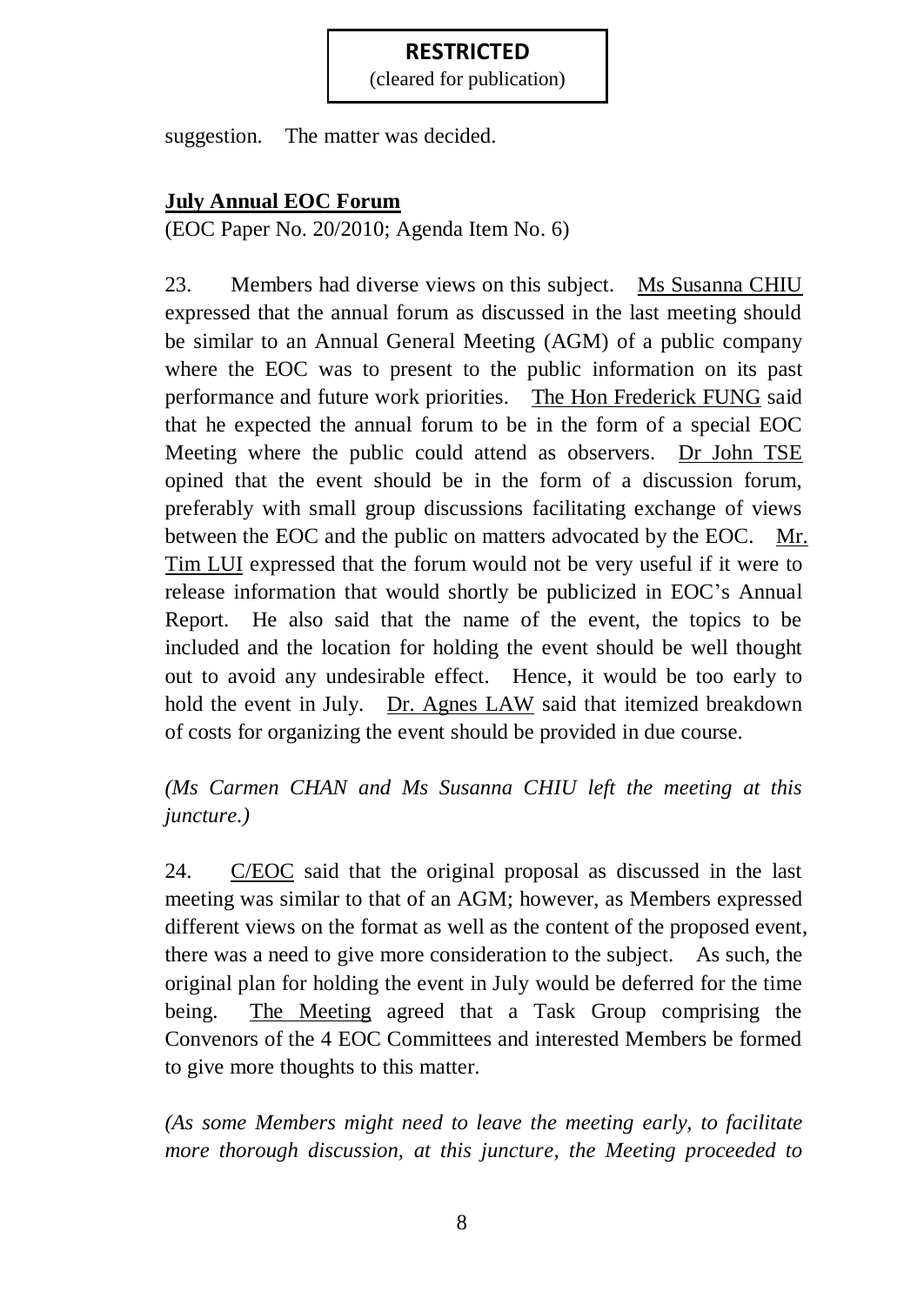(cleared for publication)

*consider EOC Paper No. 21/2010 on Minimum Wage Bill – Transitional Arrangement for PWDs Already in Employment under Agenda Item 10 – Any Other Business.)*

## **Minimum Wage Bill – Transitional Arrangement for PWDs Already in Employment**

(EOC Paper No. 21/2010; Agenda Item No. 10 - AOB)

25. C/EOC said that the EOC office had earlier sought advice from Members on whether a new option proposed by the Government for serving PWD employees to retain their current wage level which was below the Statutory Minimum Wage (SMW) without the need for a productivity assessment to be conducted. In response, 9 EOC Members had agreed to this new option, 2 rejected and 1 requested a meeting to discuss the matter. One of the Members Ms CHOI Hing-shi who had rejected the new option had provided written comments in her reply. The paper that had been provided to Members seeking their advice and Ms CHOI's written comments were included in EOC Paper No. 21/2010 for Members' further deliberation. The relevant paper submitted to the Bills Committee on Minimum Wage Bill by the Labour and Welfare Bureau in June 2010 under reference LC Paper No. CB(2)1818/09-10(02) was also tabled for Members' reference.

26. Members had extensive discussions on the matter and noted that the latest proposal by the Government enabled employees with disabilities to mutually agree with their respective employers to maintain their current salaries until such time when they decided to opt for work assessment. Members also noted that the new option was initiated by PWD groups concerned and the main purpose was to ensure employment opportunities for serving PWD employees with relatively less ability. Some Members believed that the new option would be beneficial to the serving PWD employees since it would save the uncertainty of undergoing a productivity assessment if they chose not to initiate for one. Others believed that the new option could be used as a means of exploitation, particularly so when there was no genuine balance of power between employers and serving PWD employees.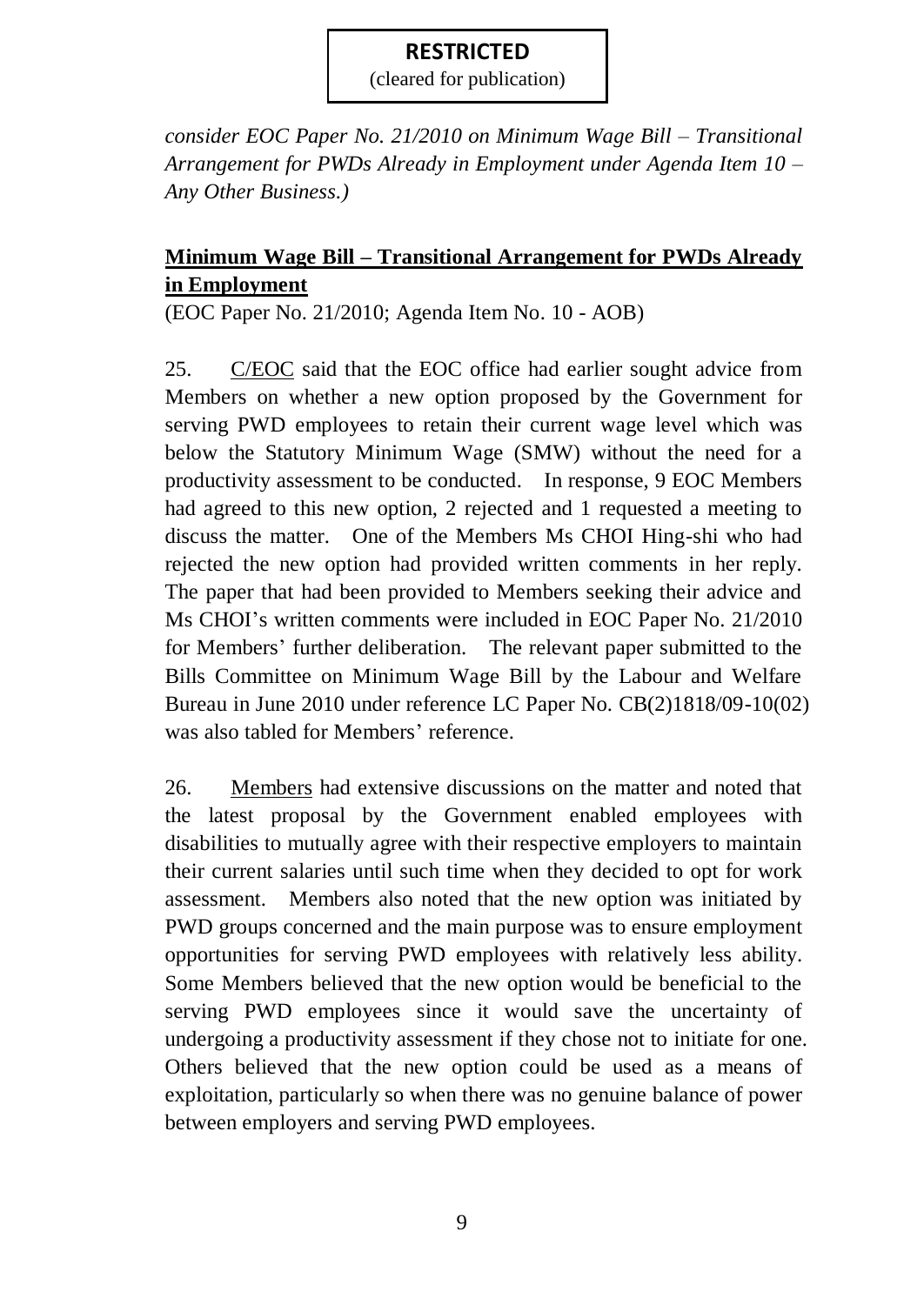(cleared for publication)

*(Ms Winnie NG and Dr Agnes LAW left the meeting respectively after expressing their views on the subject.*)

27. After deliberations and taking into account Members' views expressed also in this meeting, the Meeting reiterated EOC's stance on this subject and agreed to the following to safeguard the rights of PWD employees and prevent discriminatory treatment and abuses:

- i. Employees with disabilities should be covered by the Minimum Wage Legislation;
- ii. the Government's latest proposal enabling employees with disabilities to mutually agree with their respective employers to maintain their current salaries until such time when they decide to opt for work assessment is noted;
- iii. to ensure that employees with disabilities will not be subjected to abuse and discriminatory treatment, the EOC will monitor the situation closely after the legislation comes into effect; and
- iv. the EOC will ask the Government to undertake to review the transitional arrangements within a period of not more than 2 years.

**Reports of the Legal & Complaints Committee, Community Participation & Publicity Committee, Policy and Research Committee and Administration & Finance Committee** (EOC Paper No. 17/2010; Agenda Item No. 7)

28. Members noted EOC Paper No. 17/2010.

## **Compliance and Management Study Report and its Recommendations**

(EOC Paper No. 18/2010; Agenda Item No. 8)

29. DPA briefly explained to Members the salient points contained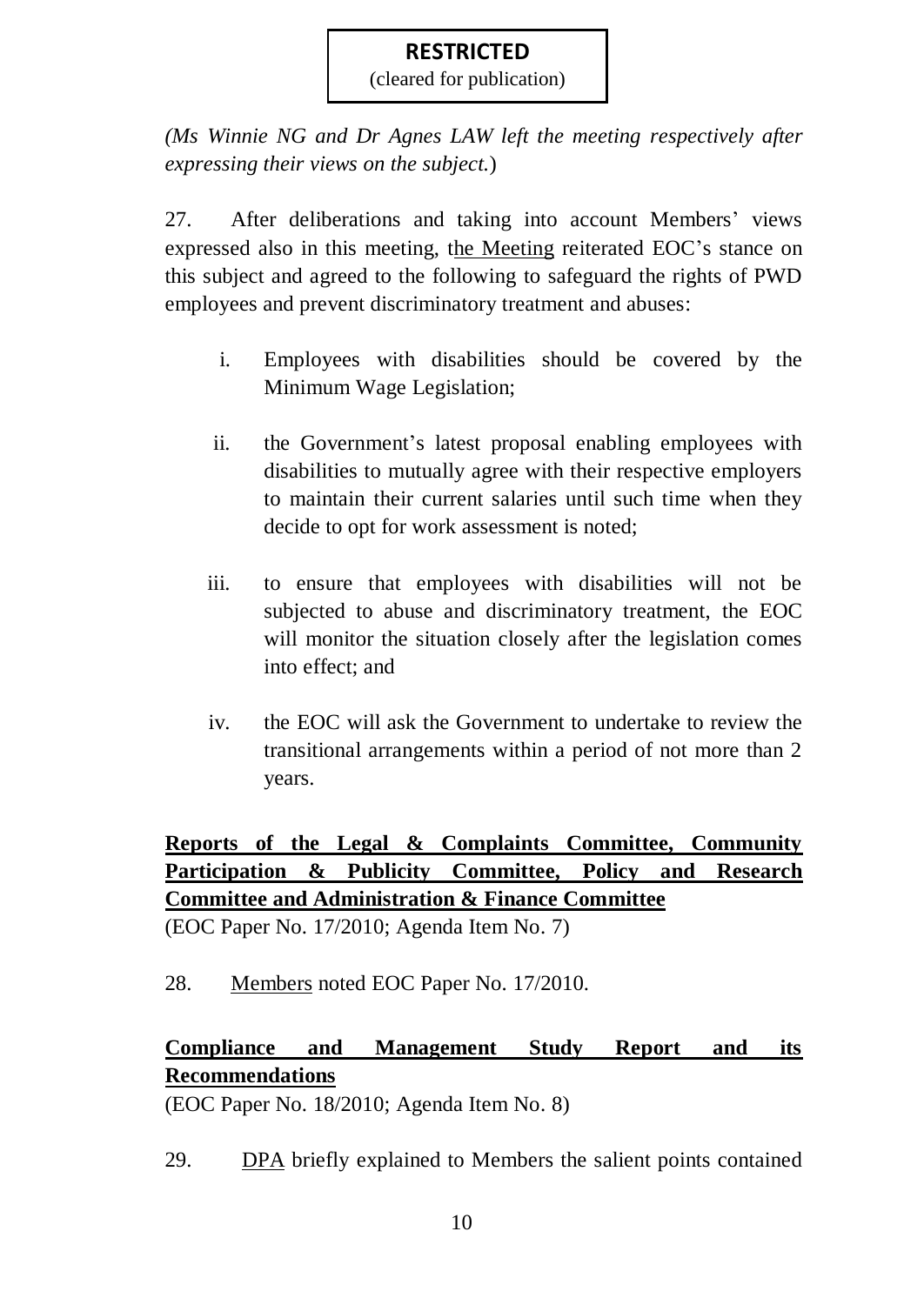(cleared for publication)

in EOC Paper No. 18/2010 which was to seek their endorsement to the Compliance and Management Study Report submitted by EOC's external consultant, PricewaterhouseCoopers Limited (PwC) and the suggestions contained therein with a view to further enhancing EOC's operational efficiency. He also took the opportunity to suggest to the Meeting to consider revising the purchase authority limit (for a single order or item) from HKD1M to HKD1.3M to be delegated to the Chairperson so as to align with the value of purchases currently stated in the EOC's Procurement of Stores and Services Manual. All purchase over HKD1.3M including those requiring tender procedures would continue to be the authority of the EOC Board.

30. Members noted the study by PwC was a follow up on the Audit Report and Public Accounts Committee (PAC) Report. They also noted from PwC's report that all the recommendations from the Audit Report and the PAC Report had been duly implemented by the EOC and incorporated as part of its governance/administrative arrangements. For continuous improvement, PwC had provided a number of suggestions and they had been considered by the Administration and Finance Committee (A&FC). The A&FC supported the report and its recommendations and provided further refinements on the suggestions vide the said paper.

31. The Meeting endorsed the study report and suggestions from PwC, the A&FC's further suggestions and the revised delegation of purchase authority to the Chairperson.

## **Six Monthly Report of EOC's Financial Position as at 31 March 2010**

(EOC Paper No. 19/2010; Agenda Item No. 9)

32. Members noted EOC Paper No. 19/2010.

## **V. Any Other Business**

33. There being no other business. The meeting was adjourned at 6:05pm.